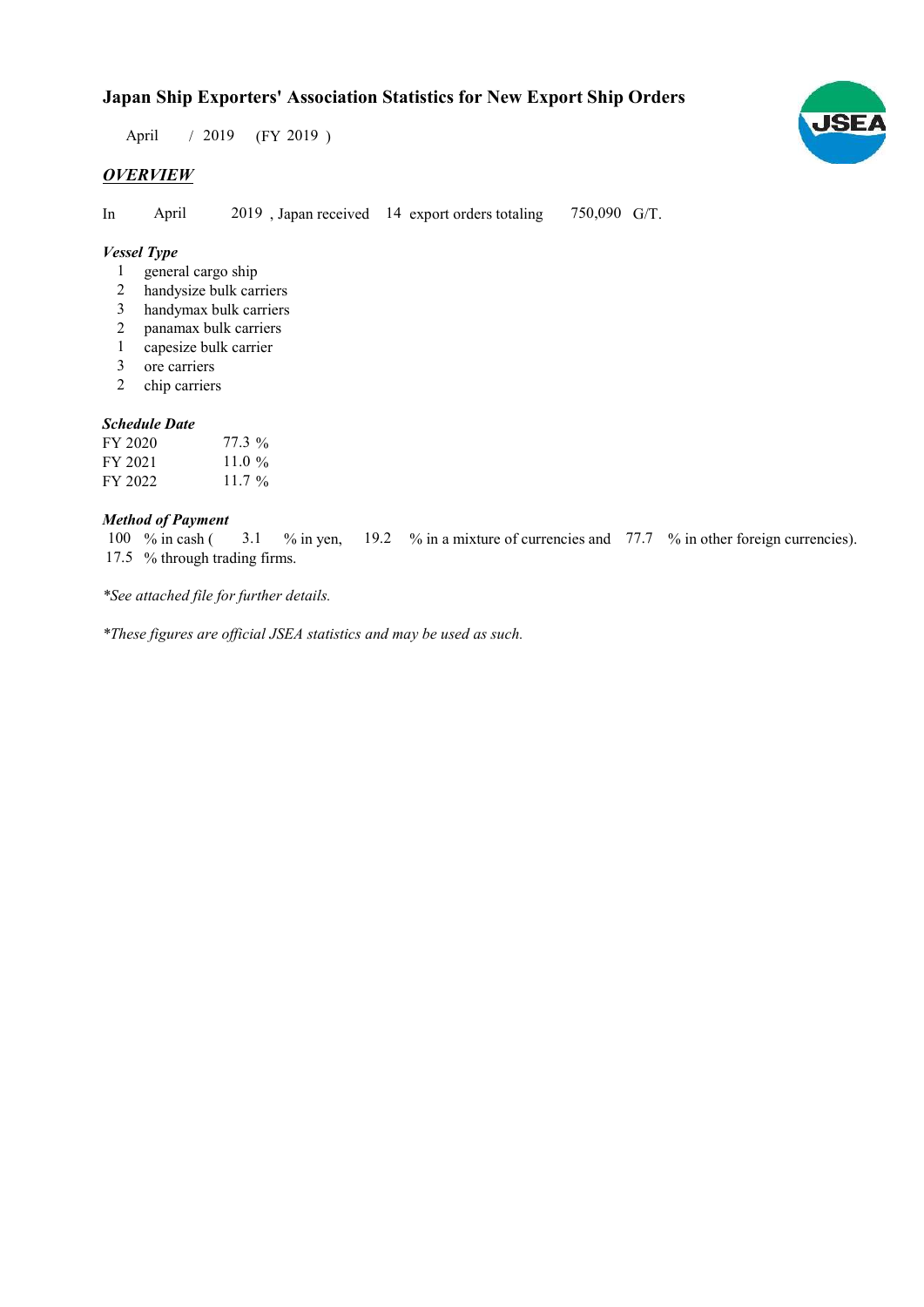#### New Export Orders Placed in April 2019 (FY 2019) Based on Fiscal Year

No. | G/T || No. | G/T || No. | G/T || No. | G/T || No. | G/T || No. | G/T || No. | G/T || No. | G/T General Cargos 29 1,936,740 23 1,594,780 0 0 0 0 6 341,960 1 9,990 1 9,990 7 351,950 Bulk Carriers 150 6,394,050 105 4,240,650 13 615,500 12 713,000 20 824,900 13 740,100 13 740,100 58 2,893,500 Tankers 19, 34 2,356,137 30 2,084,037 1 60,200 1 1,400 2 210,500 0 0 0 0 0 1 272,100 Combined Carriers 0 0 0 0 0 0 0 0 0 0 0 0 0 0 0 0 Others 1 1 1,240 1 1,240 0 0 0 0 0 0 0 0 0 0 0 0 0 Total 214 10,688,167 159 7,920,707 14 675,700 13 714,400 28 1,377,360 14 750,090 14 750,090 69 3,517,550 FY 2019 / FY2018 (%) | \* 107.3 | 111.7 | 145.8 | 79.6 | 91.6 | 140.7 | 140.7 | \*\* 103.5 In CGT 1,4629,871 3,462,648 283,097 277,694 606,432 298,083 298,083 1,465,306 Description Apr 18 to Mar 19 Apr 18 to Dec 18 January 2019 February 2019<br>No. 6/T No. 6/T No. 6/T No. 6/T March 2019 April 2019 April 2019 Jan 19 to Apr 19

Figures for shipbuilding orders of 500 G/T and over for export as steel vessels placed with JSEA members are covered.

\*FY 2018/FY2017

\*\*Calendar Year 2019

JSEA (May 2019)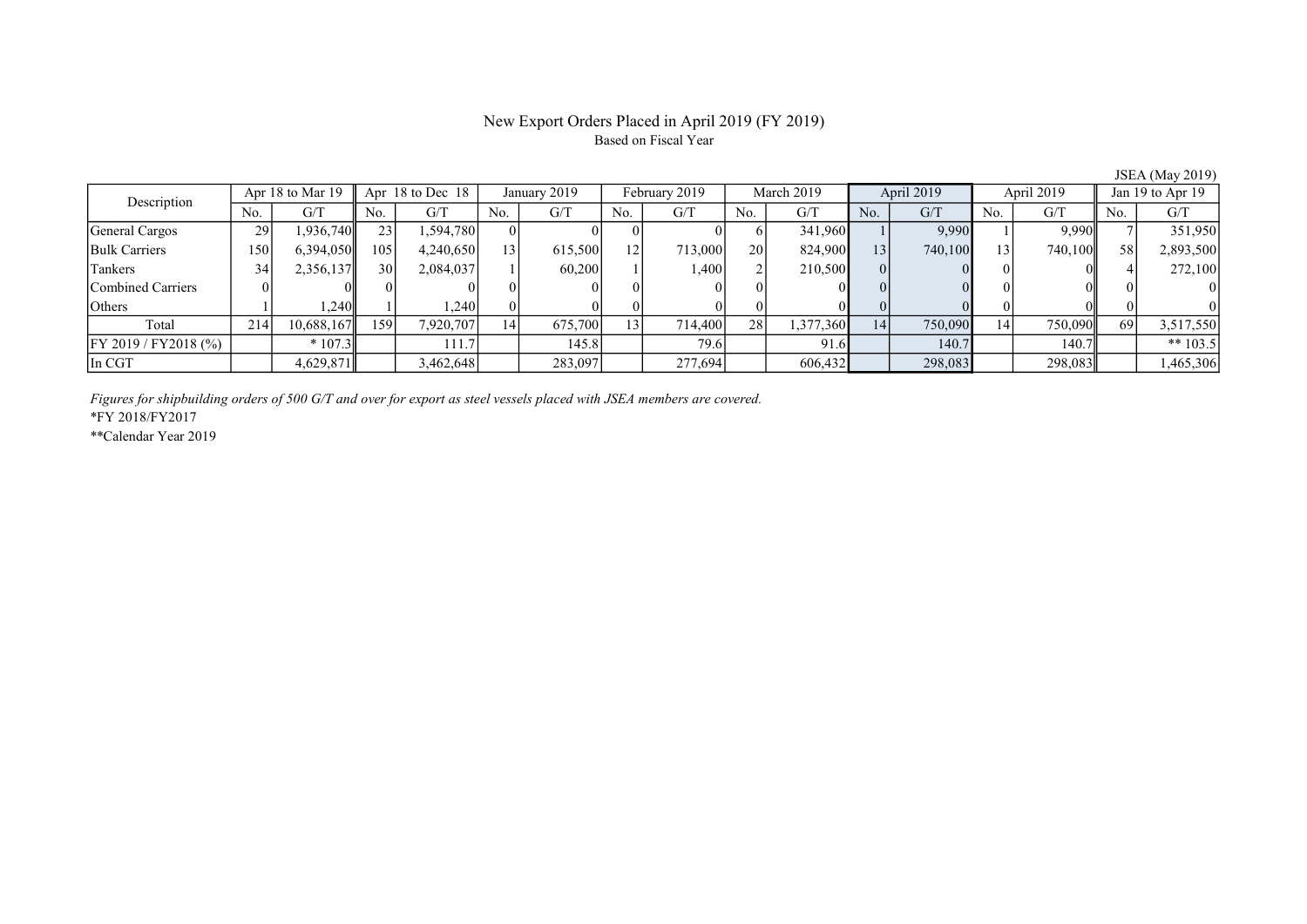## Export Ships Delivered in April 2019 (FY 2019) Based on Fiscal Year

JSEA (May 2019)

| Description               | Apr 18 to Mar 19 |           | Apr $18$ to Dec $18$ |           | January 2019 |         | February 2019 |           | March 2019 |           | April 2019 |           | April 2019      |           | Jan 19 to Apr 19 |            |
|---------------------------|------------------|-----------|----------------------|-----------|--------------|---------|---------------|-----------|------------|-----------|------------|-----------|-----------------|-----------|------------------|------------|
|                           | No.              | G/T       | No.                  | G/T       | No.          | G/T     | No.           | G/T       | No.        | G/T       | No.        | G/T       | No.             | G/T       | No.              | G/T        |
| General Cargos            | 27               | 2,691,356 | 22                   | 2,225,671 |              |         |               | 167,859   |            | 297,826   |            | 401,754   |                 | 401,754   |                  | 867,439    |
| <b>Bulk Carriers</b>      | 1161             | 4,235,101 | 78                   | 2,908,603 |              | 535,044 | 8             | 274,692   | 131        | 516,762   | 10         | 397,435   | 10 <sup>1</sup> | 397,435   | 48               | 1,723,933  |
| Tankers                   | 68               | 4,127,923 | 43                   | 2,828,041 |              | 249,632 | $\mathbf{Q}$  | 669,659   | 8          | 380,591   |            | 662,278   |                 | 662,278   | 34               | 1,962,160  |
| Combined Carriers         |                  |           |                      |           |              |         |               |           |            |           |            |           |                 |           |                  |            |
| <b>Others</b>             |                  |           |                      |           |              |         |               |           | $_{0}$     |           |            |           |                 |           |                  |            |
| Total                     | 211              | 1,054,380 | 143                  | 7,962,315 | 25           | 784,676 | 191           | 1,112,210 | 24         | 1,195,179 | 22         | 1,461,467 | 22              | 1,461,467 | 90 <sup>1</sup>  | 4,553,532  |
| $[$ FY 2019 / FY 2018 (%) |                  | $*109.7$  |                      | 111.8 l   |              | 52.6    |               | 283.8     |            | 111.1     |            | 159.1     |                 | 159.1     |                  | ** $117.4$ |
| In CGT                    |                  | 5,410,238 |                      | 3,866,292 |              | 424,261 |               | 579,137   |            | 540,548   |            | 656,621   |                 | 656,621   |                  | 2,200,567  |

Deliveries of new shipbuilding orders of 500 G/T and over for export as steel vessels placed with JSEA members are covered.

\*FY 2018/FY2017

\*\*Calendar Year 2019